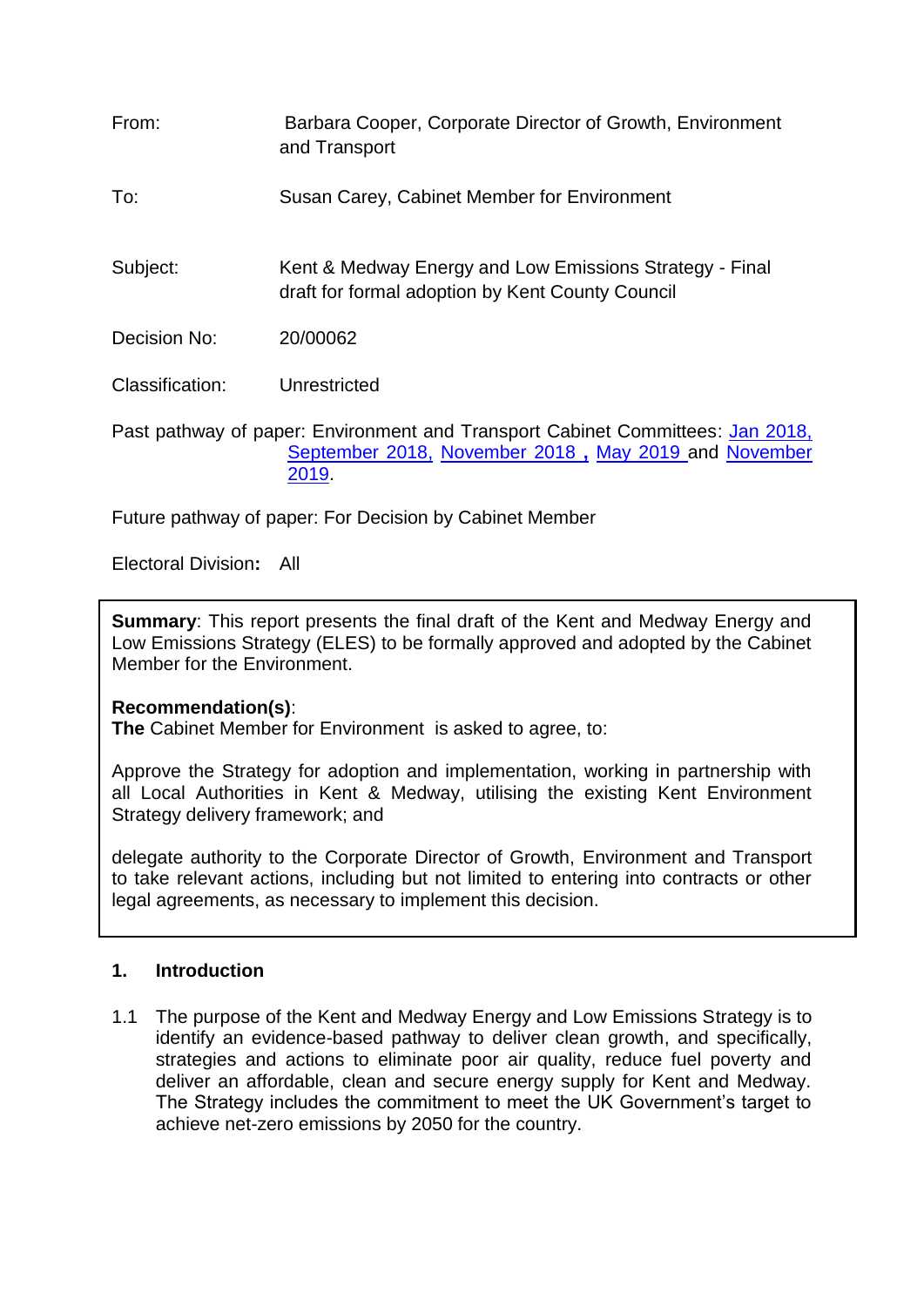- 1.2 The Strategy was most recently brought to ETCC on 28 November 2019 for consideration and recommendation after edits were made to the draft Strategy (papers presented to ETCC in November 2018 and May 2019) following the results of the Kent and Medway Energy and Low Emissions Strategy Public Consultation, which ran from the 1 July to the 23 September 2019. The Strategy has also been further amended to reflect the COVID-19 pandemic.
- 1.3 The resulting revised Kent and Medway Energy and Low Emissions Strategy is attached for approval and subsequent adoption by the Cabinet Member for Environment.

# **2. Final Draft Strategy for approval**

- 2.1 The objective of the Kent and Medway Energy and Low Emissions Strategy is to outline the Kent and Medway approach to achieving a reduction in carbon emissions and improvements in air quality, with an agreed Kent and Medway target of net-zero emissions by 2050. The aims of the strategy are:
	- 1. **EVIDENCE:** Provide an ongoing evidence and intelligence base; linking data sets to identify hot spots and opportunities, and to build the business case for action across Kent and Medway.
	- 2. **POLICY AND STRATEGY:** Facilitate the development of evidencebased policy and strategy to future proof growth, tackle emerging issues and realise opportunities.
	- 3. **LEADERSHIP:** Support the public sector across Kent and Medway to play a strong leadership role with regards to challenges and opportunities.
	- 4. **ACTION:** Facilitate increased and accelerated action and implementation across Kent and Medway.
- 2.2 The Strategy is a key element of the County Council's and Kent and Medway public sector partners' approach to tackling the climate emergency. It provides evidence-based pathways to deliver clean growth, and additionally, specific strategies and actions to eliminate poor air quality, reduce fuel poverty and deliver an affordable, clean and secure energy supply for Kent and Medway. The Strategy was reviewed and amended to take account of COVID-19 in May 2020.
- 2.3 The 10 priority actions link directly to a detailed implementation plan which is being finalised and adjusted in light of COVID-19. The Strategy and implementation plan will be made available on the KCC web pages in order that members of the public and external organisations can understand how the Strategy's Vision is being realised. A summary of the 10 actions is given in Table 1 below. The full set of priority actions can be found on pages 15 to 28 of the Strategy.
- 2.4 The detailed Implementation Plan is being developed by officers and partners in discussion with the Cabinet Member for the Environment and will be agreed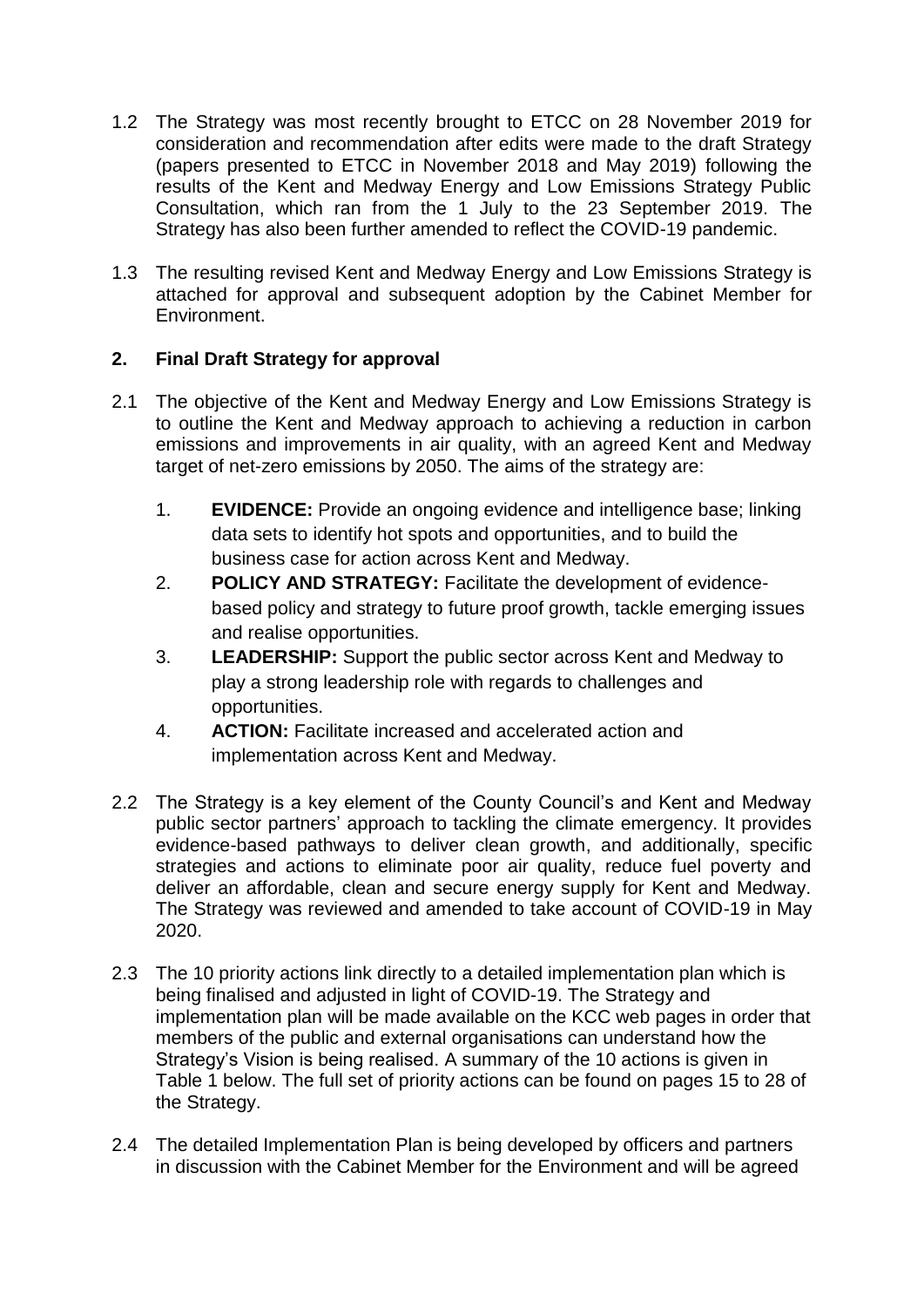in Autumn 2020 by the new Kent and Medway Environment Group (see Appendix B for membership), chaired by Colin Carmichael Chief Executive of Canterbury City Council and coordinated by KCC. This detailed implementation plan will be responsive to policy and evidence changes and inform both Business as Usual as well as projects and will be formally monitored on an annual basis and reported to the Kent and Medway Environment Group and the Kent Environment Board.

# **Table 1: Kent and Medway Energy and Low Emissions Strategy 10 Priority Actions**

### **PRIORITY 1: EMISSION REDUCTION PATHWAYS TO 2050**

Set area and organisational five-year carbon budgets and emission reduction pathways to 2050, with significant reduction by 2030**.**

# **PRIORITY 2: PUBLIC SECTOR DECISION MAKING**

Develop a consistent approach across Kent and Medway, to assess, manage and mitigate environmental impacts (both positive and negative), resulting from public sector policies, strategies, service delivery, commissioning and procurement**.**

# **PRIORITY 3: PLANNING AND DEVELOPMENT**

Ensure climate change, energy, air quality and environmental considerations are integrated into Local Plans, policies and developments, by developing a clean growth strategic planning policy and guidance framework for Kent and Medway, to drive down emissions and mainstream climate resilience.

### **PRIORITY 4: CLIMATE EMERGENCY INVESTMENT FUND**

Establish a trusted Kent and Medway 'Climate Emergency' carbon sequestration, offset and renewable energy investment scheme and fund.

### **PRIORITY 5: BUILDING RETROFIT PROGRAMME**

Set up a Kent and Medway net-zero buildings retrofit plan and programme for public sector, domestic and businesses.

### **PRIORITY 6: TRANSPORT, TRAVEL AND DIGITAL CONNECTIVITY**

Set up a smart connectivity and mobility modal shift programme – linking sustainable transport, transport innovations, active travel, virtual working, broadband, digital services, artificial intelligence and behaviour change.

# **PRIORITY 7: RENEWABLE ENERGY GENERATION**

Set up an opportunities and investment programme for renewable electricity and heat energy generation

### **PRIORITY 8: GREEN INFRASTRUCTURE**

Develop a multi-functional, natural capital opportunity and investment programme – focusing on environmental projects that store carbon, increase climate change resilience, improve air quality and increase biodiversity.

# **PRIORITY 9: SUPPORTING LOW CARBON BUSINESS**

Develop a support programme for Kent and Medway's Low Carbon Environmental Goods and Services sector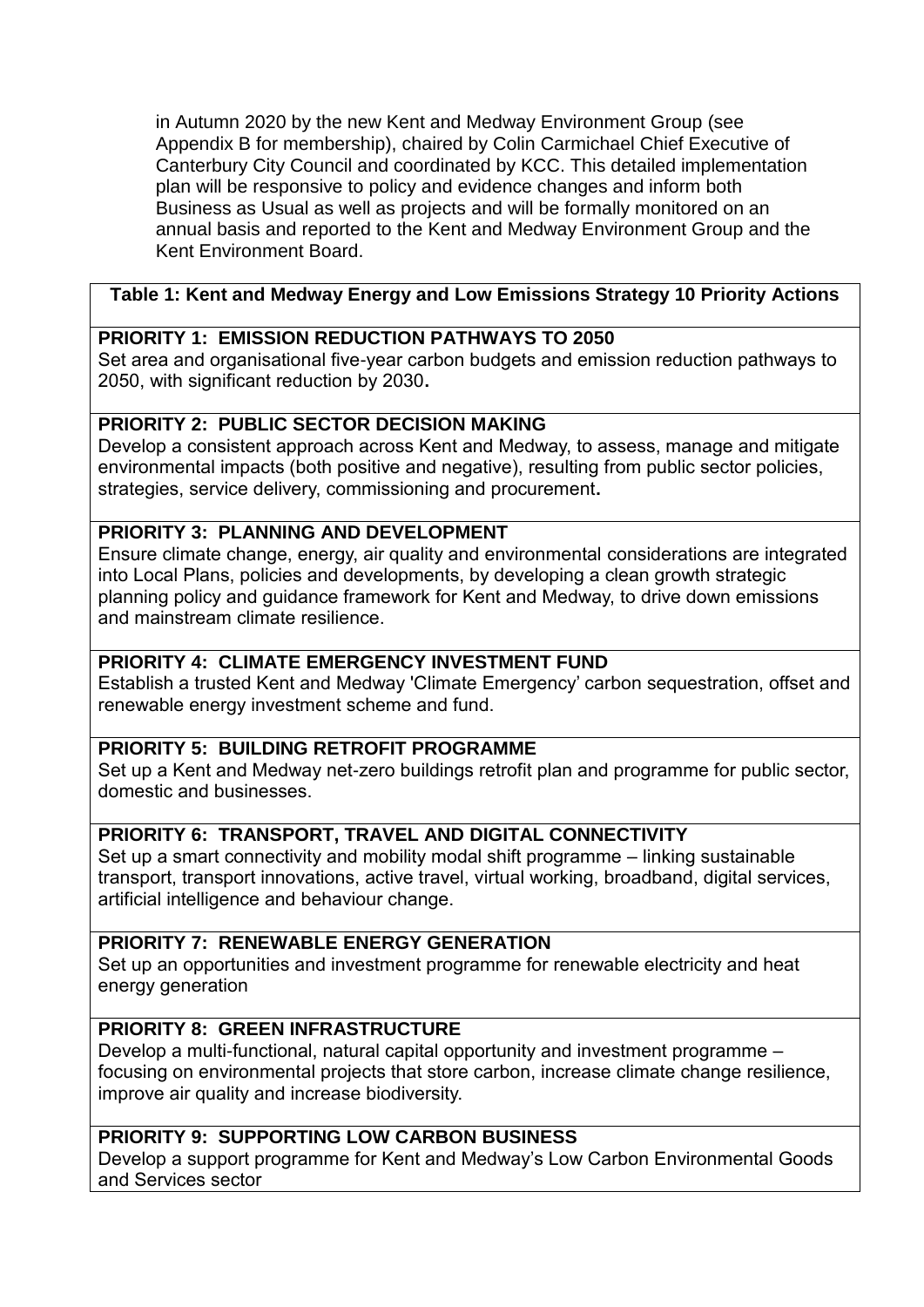### **PRIORITY 10: COMMUNICATIONS**

Develop a comprehensive communications, engagement and behaviour change programme targeted at residents, employees, businesses and visitors.

### **3. Financial Implications**

- 3.1 This report relates to the Strategy itself and not individual costed actions. As projects that Kent County Council are involved in are developed, the supporting evidence and any cost implications will be identified, and the business case developed through the appropriate KCC governance processes.
- 3.2 Coordination of the delivery of the Kent and Medway Energy and Low Emissions Strategy falls within the remit of the existing Sustainable Business and Communities team.

#### **4. Policy Framework**

- 4.1 This paper and the activity within it are directly linked to the Kent County Council's commitment to "A Cleaner and Greener Kent" and directly supports the COVID-19 Economic Recovery Plan.
- 4.2 The Kent and Medway Energy and Low Emissions Strategy forms part of the Kent Environment Strategy and its Implementation Plan. The Kent and Medway Energy and Low Emissions Strategy is also relevant to the Kent and Medway Growth and Infrastructure Framework, Local Transport Plan 4 (and will inform LTP5) and the emerging Health and Wellbeing Strategy and Kent's Public Health Outcomes.

### **5. Equalities Impact Assessment**

- 5.1 An Equalities Impact Assessment has been undertaken for the Kent and Medway Energy and Low Emissions Strategy, which has been updated as a result of the public consultation. There are no significant negative impacts. As this Strategy is aimed at improving health outcomes, there are likely to be more positive equality impacts than negative, particularly for Age, Maternity, Carers and Disability.
- 5.2 Any changes required to KCC policies to implement the proposed net-zero action plan will need to be assessed as part of the policy change process.

### **6. General Data Protection Regulation Considerations**

6.1 A Data Protection Impact Assessment is not needed as this Strategy does not require the processing of personal data.

### **7. Conclusion**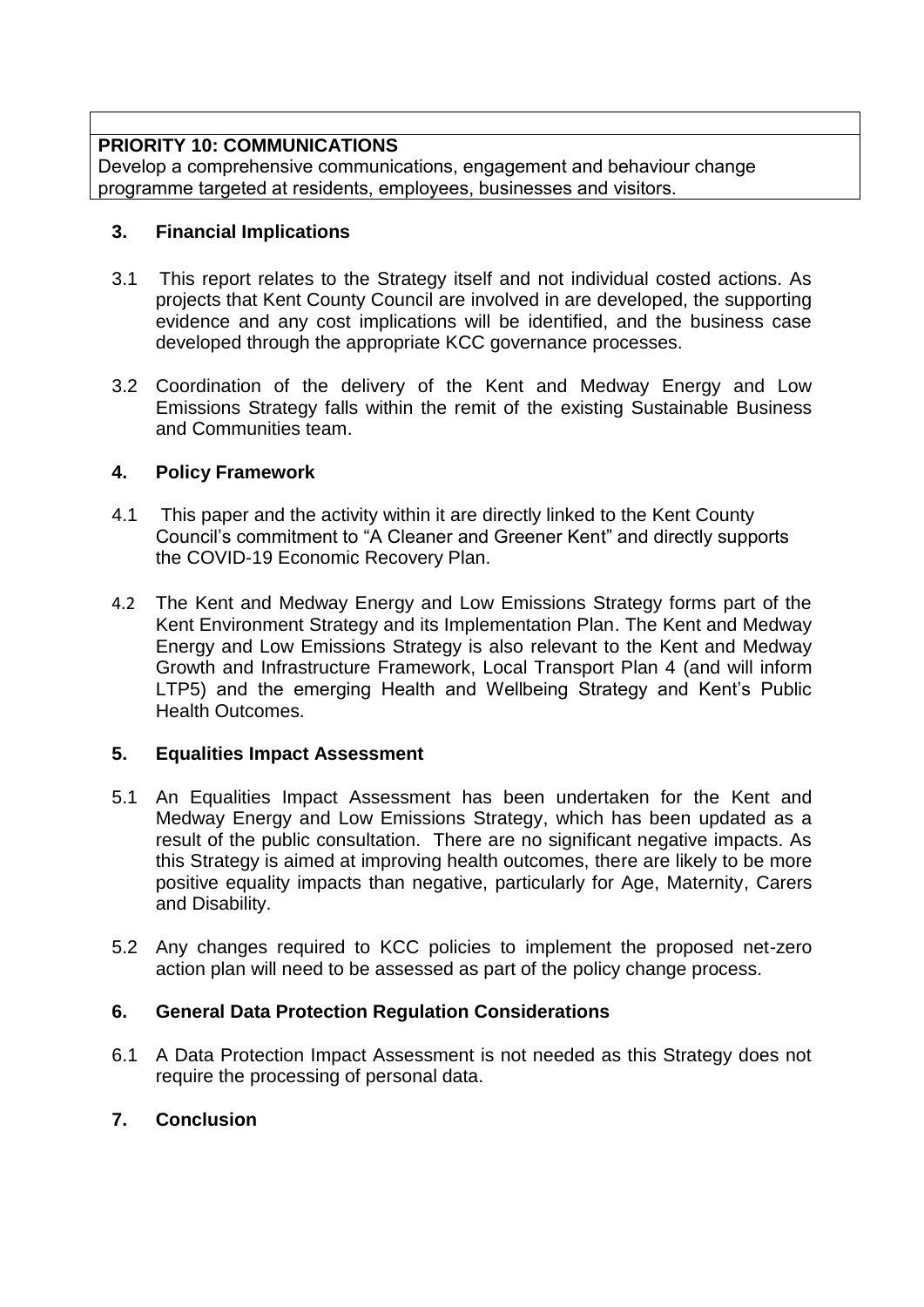- 7.1 The intention of the Strategy is to recognise the climate emergency and the need to take significant action in the next 10 years in order to be able to achieve net zero emissions for the county by 2050.
- 7.2 Under the framework of the Kent Environment Strategy and the Energy and Low Emissions Strategy, the KCC Sustainable Business and Communities Team has been taking forward the Kent County Council response to the County Council Climate Emergency motion presented in May 2019. KCC is working with LASER to establish how we will achieve net-zero carbon emissions as an organisation, and how this might be achieved with an accelerated target. This will be presented to Full Council on 16 July 2020.
- 7.3 The KCC Sustainable Business and Communities Team have commissioned Anthesis to undertake a net-zero pathway analysis for Kent and Medway. The analysis will recommend 5 yearly carbon budgets for the county and identify the preferred combination of activities required to achieve net-zero by 2050. The report is due to be completed this autumn and will be brought to ETCC.

#### **8. Next Steps and Timescales**

8.1 Subject to comments from Environment and Transport Cabinet Committee, the Strategy will proceed to approval by the Cabinet Member for the Environment, district colleagues and key partners, such as Kent Leaders Group and Kent Chief Execs Group, with a formal launch at the Kent and Medway Net-Zero Conference on 27 November 2020.

#### **9. Recommendation(s)**

#### **Recommendation(s)**:

**The** Cabinet Member for Environment is asked to agree, to:

Approve the Strategy for adoption and implementation, working in partnership with all Local Authorities in Kent & Medway, utilising the existing Kent Environment Strategy delivery framework; and

delegate authority to the Corporate Director of Growth, Environment and Transport to take relevant actions, including but not limited to entering into contracts or other legal agreements, as necessary to implement this decision.

### **10. Appendices and Background Documents**

- Appendix A Proposed Record of Decision
- Appendix B Kent and Medway Environment Group Membership
- Appendix C Kent and Medway Energy and Low Emissions Strategy
- Kent Environment Strategy [www.kent.gov.uk/environmentstrategy](http://www.kent.gov.uk/environmentstrategy)
- Appendix D ELES EQiA